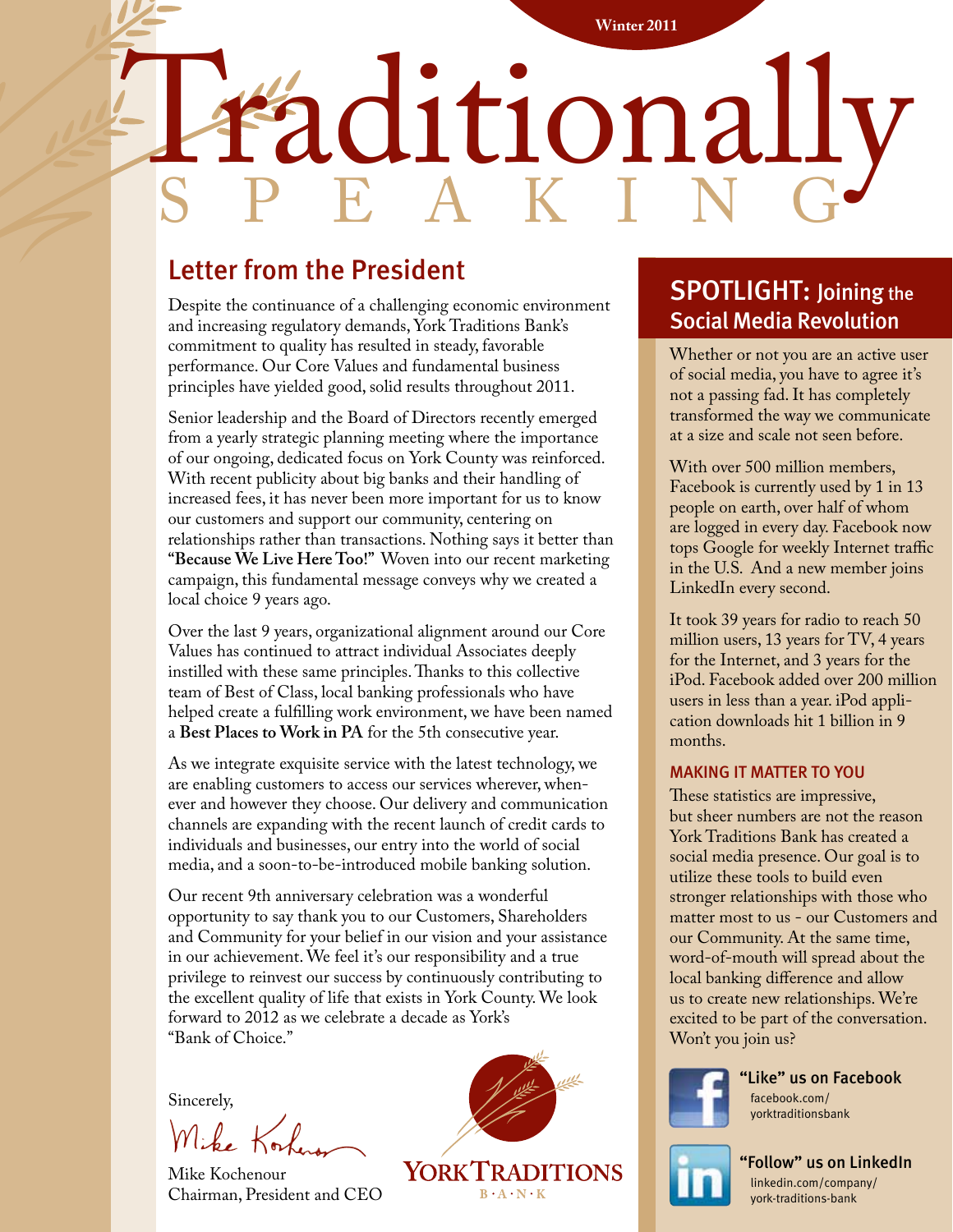# **Community**

Team York Traditions participated in the **16th Annual York Cancer Center Bike Hike** on October 2, 2011. Originally scheduled for September 13, the date was moved due to the effects of flooding. The rescheduled day was cold and rainy, but that didn't dampen the enthusiasm of the York Traditions Bank team! They raised \$1,180 toward the \$30,000 event total. As part of the fundraising effort, York Traditions Bank Associates created a custom **Configured its constrained**<br>
Cottober 2, 2011. Originally scheduled for<br>
september 13, the date was moved the to the series of flooding. The rescheduled day was<br>
cold and rainy, but that didn't dampen the<br>
embusian of the



t-shirt in honor and memory of friends and family members who have been touched by cancer.

Funds raised from this event will benefit the Cancer Patient Help Fund and the Cancer Screening & Outreach Fund. This will provide financial assistance to cancer patients and their families in financial crisis in York and Adams Counties, as well as early diagnosis, education and outreach.



On September 22, 2011, six members of the York Traditions Bank Mortgage and Loan Administration Departments helped **Habitat for Humanity** with the rehabilitation of an existing home on East Poplar Street in York.

The team sanded and skim coated drywall, painted and picked up

rewarding experience, and they plan to do it again next year.

Pictured are **Linda Heintzelman**, *Mortgage Underwriter*, and **Ginger Zook**, *Mortgage Services Partner*. Also helping out were **Kim Amberman**, **Patrice Joseph**, **Sue Zeigler** and **Tammy Warfel**.

**Helping** you help others this Holiday **Season** 

Traditions in the

This holiday, York Traditions Bank is happy to partner with the **York Daily Record Christmas Emergency Fund**. In existence since 1988, this annual campaign benefits local charities who help those in need over the holidays. Last year, the fund raised \$14,692 for the York County Food Bank. The campaign kicks off on Thanksgiving Day. Watch for more details and campaign progress in the **York Daily Record/York Sunday News** or at any York Traditions Bank branch.



For the 3rd year, York Traditions Bank is teaming up with the York Jaycees for their Holiday of Hope Gift Drive. Our Associates will be donating new toys and canned goods which will be collected at each branch, wrapped and distributed to York County families in need.

Customers are welcome to participate as well! Details on the program are available at any York Traditions Bank location.

The Leukemia and Lymphoma Society **Light the Night Walk** was held on

Thursday, October 13, 2011, at Cousler Park. **Alice Muldrow**, *Branch Manager* of the Susquehanna Trail Office, was Corporate Chair of the event, and York Traditions Bank was a corporate sponsor. Over 450 walkers raised more than \$100,000. The York Traditions Bank Team raised \$3,000.

A special thanks to York Traditions Bank customer **Terry Stewart** of **Tiger Trash** who donated a dumpster for waste removal and to community partner **Brown's Orchards & Farm Markets** for donating apples for the participants.

LEUKEMIA & LIGHT THE LIGHT WALK<br>NIGHT WALK<br>Shown L to R are SOCIETY\*



**Amanda McClane**, *Compliance Specialist*, **Andrew Koplitz**, *Electronic Banking Specialist*, **Jeanne Leese**, *Susquehanna Trail Head Teller*, **Alice Muldrow**, *Susquehanna Trail Branch Manager,* and **AndreaNestlerode**, *White Street Teller*.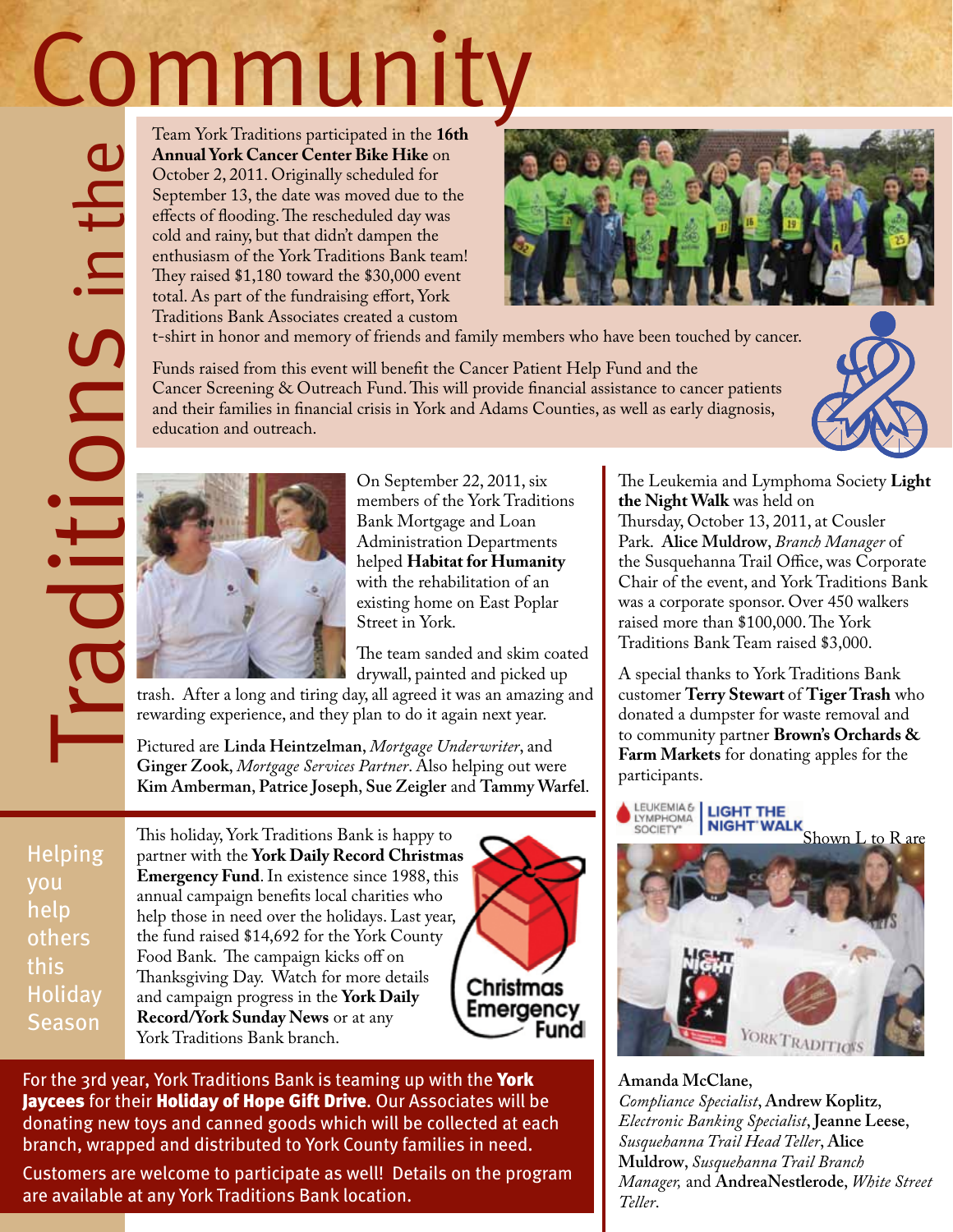### The people and the expertise

**BEHIND THE SCENES** 

# **of Deposit Operations**

VICKIE WISMAN *Director of Operations*

**Just like most other industries, the world of banking has changed with technology but it's still PEOPLE who make all the difference in the quality of service you receive.**



melissa beaN *Operations Manager*



KATHY RIZUTTO *Operations Assistant*



Julie wolf *Operations Assistant*



When you withdraw cash from an ATM machine, pay a bill online, or<br>to forget that these conveniences don't just happen with a push of a button or a to forget that these conveniences don't just happen with a push of a button or a click of your mouse. There are people behind the machines and computers. York Traditions Bank is fortunate to have a Deposit Operations team of talented, experienced professionals who perform a myriad of tasks every day to assure your banking experience is smooth and seamless.

For example, when you sign a check, someone reviews the signature to make sure it's truly yours. Perhaps you are in a hurry when you write the check and the numbers don't appear accurately when imaged. It requires human eyes to reason out the error and adjust it so it clears in a timely manner. If you need to stop payment on a check, you may be able to start the process online, but it's a person who ensures the proper check is withdrawn from the payment system. And if you notice an unauthorized charge on your debit card, a caring individual who understands your concerns will help you resolve it. All of this takes place within the Bank's "central nervous system" of Deposit Operations.

Are you a business who wants to assure peak performance of your funds? It is Deposit Operations who sets up and monitors your sweep accounts. Do you want to open an IRA? The depth of knowledge in our branches is unparalleled, and they have been trained by Deposit Operations who is their helpline for any complex IRA questions or requests. Is it time to redeem a savings bond? This Department submits the bond and prepares the documentation required by the Federal Reserve Bank. Because every aspect of banking is regulated, they are also responsible for a multitude of important government reports. Attention to detail is paramount.

Finally, the members of the Department cross-train and fill in for each other to assure that our customers are never impacted by a vacation or illness.

As you can see, the competency of the Associate<br>base you deal with face-to-face extends into<br>every area of the organization. While the Denosit (

This collective team works hard to support our commitment to consistent and exquisite customer service.

every area of the organization. While the Deposit Operations team doesn't have direct customer contact, they provide critical support to those who do. These Best in Class Associates may not be in the forefront, but their contributions assist the front line in providing the products and solutions you have come to expect from York Traditions Bank.

*Electronic Banking Specialist*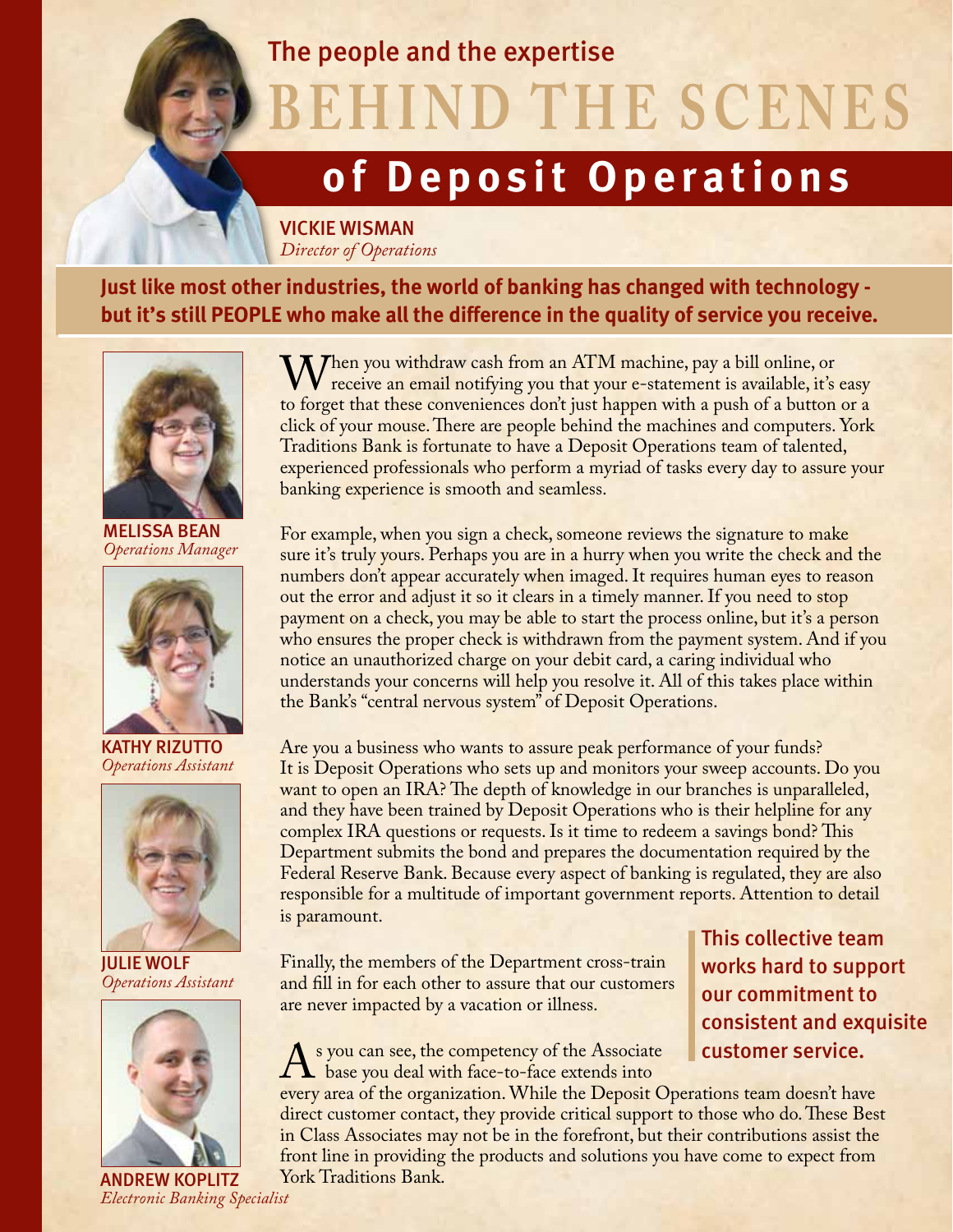# **BECAUSE WE LIVE HERE TOO**

#### **Why did we choose the phrase "Because We Live Here Too" for our messaging?**

York Traditions Bank has been part of the York community for 9 years, but there are still people who aren't aware there is a local choice for their banking needs. We hope this simple, easy to remember phrase will convey trust, commitment and a caring approach. We realize people don't switch banks easily, but when they're ready, we want York Traditions Bank to be top of mind. To build familiarity of our name and values, we'll be weaving this phrase into our messaging over the next year.

#### **What does "Because We Live Here Too" mean to York Traditions Bank and its Associates?**

Each one of our team members is invested in the York Community because it's where we work, live and play. This phrase is one we can all identify with - one that makes us proud - because we are able to give our hometown the attention it deserves. In the past, many York Traditions Bank Associates worked in environments where mergers and acquisitions created an inability to truly serve the customer. We wanted to change that, so we created a bank where each team member could be empowered to respond to the needs of their neighbors - a bank with "York" in its name.

#### **What does "Because We Live Here Too" mean to the York Community?**

Since 2002, York Traditions Bank has grown from one to four branches…from 13 to 72 Associates…from our very first customer to the over 5,000 individual and business customers we have today. Building on this base of relationships will allow



us to make an even greater impact on our community through our financial and volunteer support. We will strive to play a part in the success of individuals, businesses and organizations across York County...**Because We Live Here Too!**

**The recent billboard campaign - "Because We Live Here Too" - will pick up again in early 2012. It initially kicked off with President & CEO, Mike Kochenour, and will continue by featuring numerous faces from all areas of York Traditions Bank. See who you can spot!**

### Bank contributes <sup>\$</sup>55,000 in EITC funds to 20 educational improvement organizations

Enacted in 2001, the Educational Improvement Tax Credit allows Pennsylvania businesses accepted into the program to direct some of their state tax dollars to non-profits within their own community. Recipients must be recognized as an Educational Improvement Organization or have a qualifying Scholarship or Pre-Kindergarten Scholarship fund in place. What a great opportunity to keep it local!

#### **This year, York Traditions Bank will distribute a total of \$55,000 to the following York County non-profits:**

Children's Home of York Christian School of York Corporation for Penn State Crispus Attucks Association Cultural Alliance of York County DreamWrights Youth & Family Theatre Jewish Community Center Junior Achievement of South Central Pennsylvania Leg Up Farm Logos Academy

Martin Library Association Strand-Capitol Performing Arts Center Susan P. Byrnes Health Education Center YMCA of York & York County YWCA of York YorkArts - The Arts Centre of York York College of Pennsylvania/ York Country Day School York County Alliance for Learning York County Heritage Trust York Day Nursery & Kindergarten

# Women's Leadership Traditions Scholarship Program Expanded

Applications are now being accepted for the 2nd Annual York Traditions Bank Women's Leadership Traditions Scholarship. We are happy to announce that we are doubling the number of scholarships for 2012. There will be 4 awards of \$500 each toward college education based on "superior leadership skills, admirable academic achievement and promising potential to become a future woman leader of our community." Do you know a young woman who is currently in her senior year at a York County high school? Encourage her to apply for the 2012 Scholarship. The application and eligibility requirements are available on our website and in our branches. Deadline to apply is January 31, 2012. Winners will be announced in the spring.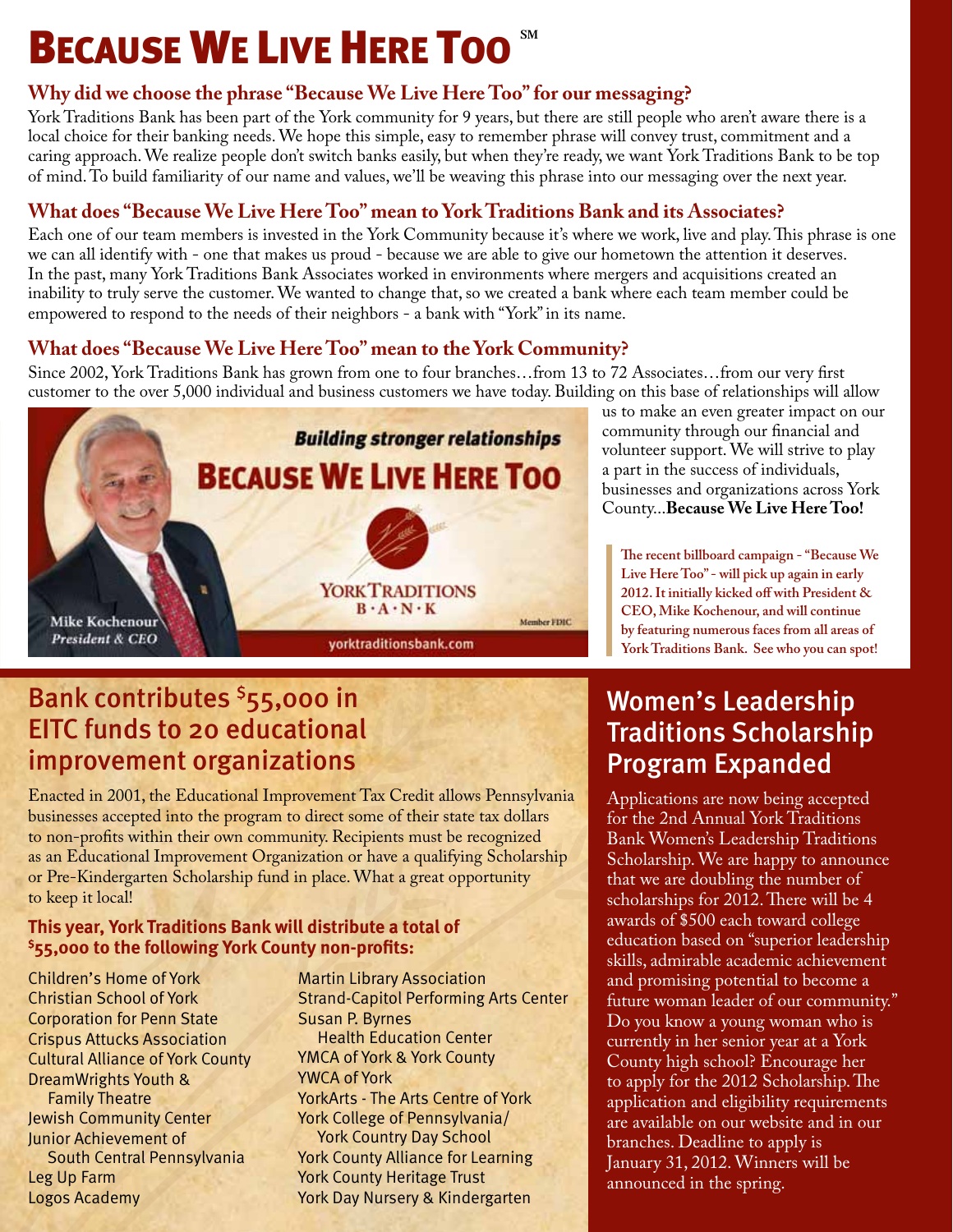# Branch News

# A CREDIT CARD JUST RIGHT FOR YOU!

York Traditions Bank is now happy to offer you a choice of 3 **Personal** credit cards -

- Visa® Classic
- Visa® Platinum
- Gold MasterCard®

Each is available in Low Rate or Preferred Points options with no fees.

Our **Business** Visa® Card is available in 2 options - Standard with no annual fee or Preferred Points.

For all the details, stop by your nearest branch or visit **www.yorktraditionsbank.com** where you can download an application form and apply today!

# FORGET THE FEES. POWERUP PAYS YOU!

With all the talk of the big banks charging fees to use debit cards, it's time this hardworking account got the spotlight. PowerUp Checking actually REWARDS you for using your Debit Card with interest rates comparable to a long-term CD! Even if you don't meet the monthly requirements, you'll still earn interest - just not as much!

Here's the bottom line -

**NO monthly maintenance fees, NO minimum balance requirement, FREE online banking, FREE Bill-Pay, FREE unlimited check writing!**

Sound too good to be true? It's not! Ask about opening your PowerUp Checking account today. **It's easy to make the switch!**

If you already have a PowerUp Checking Account, now is the perfect time to tell a friend. You could earn a \$25 Gift Card to White Rose Bar & Grill or Heritage Hills for your referral!

# CUSTOMER APPRECIATION DAYS

October 25-28, we celebrated 9 years as your "Bank of Choice!" Over 500 guests joined us for a delicious lunch catered by wonderful customers, **White Rose Bar & Grill** and **Gruver's Bakery**. Thank you for your patronage. We look forward to celebrating 10 years with you in 2012!



**White Street Branch Manager, Laura The Lahr family dropped by the Combs, with the Gladfelters - Oct 25 Susquehanna Trail branch - Oct 26**





**Linda and Dan Palmer enjoying lunch at Eastern Boulevard - Oct 27**

# **Dr. Filer Appointed to AAFP Board**



**WANDA D. FILER**, MD, MBA, has been named to the Board of Directors of the American Academy of Family Physicians which represents 100,300 physicians and medical students

nationwide. As an AAFP Board Member, Filer advocates on behalf of family physicians and patients throughout the country to inspire positive change in the U.S. health care system.

Dr. Filer has been a practicing family physician in York for more than 25 years. She is the Founder and President of the Strategic Health Institute, a health policy and public health consulting firm dedicated to building awareness of today's health issues and the need for change. In addition, Filer is a family physician at East York Family Medicine where she sees patients on a part-time basis.

A member of the Pennsylvania Academy of Family Physicians since 1987, Filer is a Past-President and currently serves as the chapter's Delegate to the AAFP Congress of Delegates.

Filer also worked for 18 years as a Health Correspondent for WGAL TV in Lancaster.

> Dr. Filer is an original organizer and Director of York Traditions Bank. She also serves on the Bank's Women's Advisory Council.



**Carolyn Schaefer talks with the Walkers at St. Charles Way - Oct 28**



**VISA**